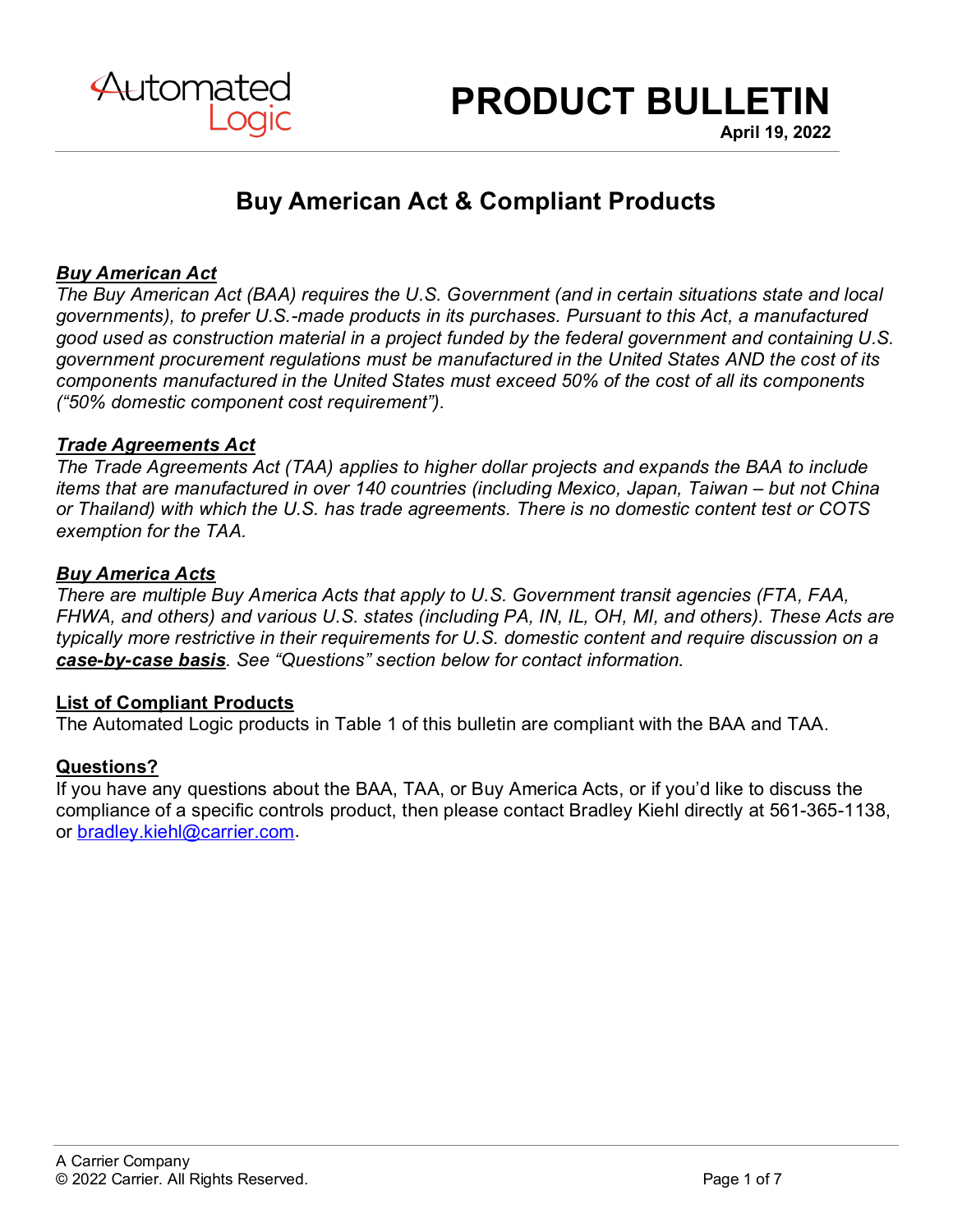| <b>Part Number</b>   | <b>Product Description</b>                          | Manufacturing/ |
|----------------------|-----------------------------------------------------|----------------|
|                      |                                                     | Assembly       |
|                      |                                                     | Location       |
| <b>AAR</b>           | <b>ARCnet to ARCnet Router</b>                      | Kennesaw, GA   |
| <b>AMR</b>           | <b>ARCnet to MS/TP Router</b>                       | Kennesaw, GA   |
| <b>OPT-ALC</b>       | <b>Chilled Water System Optimizer</b>               | Kennesaw, GA   |
| <b>LGR1000</b>       | LGR1000 (Router)                                    | Kennesaw, GA   |
| LGR25                | LGR25 (Router)                                      | Kennesaw, GA   |
| <b>LGR250</b>        | LGR250 (Router)                                     | Kennesaw, GA   |
| LON-OC               | <b>LON Option Card</b>                              | Kennesaw, GA   |
| <b>ME812U</b>        | Multi-Equipment Controller and Router               | Kennesaw, GA   |
| <b>ME812U-E</b>      | Multi-Equipment Controller and Router               | Kennesaw, GA   |
| ME812U-LGR           | Multi-Equipment Controller and Router               | Kennesaw, GA   |
| ME-LGR200            | Multi-Equipment Controller and Router               | Kennesaw, GA   |
| ME-LGR25             | Multi-Equipment Controller and Router               | Kennesaw, GA   |
| MEX48U               | Input/Output Expander                               | Kennesaw, GA   |
| <b>MEX012U</b>       | Input/Output Expander                               | Kennesaw, GA   |
| <b>MEX816U</b>       | Input/Output Expander                               | Kennesaw, GA   |
| MEX88U               | Input/Output Expander                               | Kennesaw, GA   |
| <b>PSM</b>           | <b>Chiller Plant Controller</b>                     | Kennesaw, GA   |
| SE6104a              | <b>Single Equipment Controller</b>                  | Kennesaw, GA   |
| SE6104sp             | <b>Single Equipment Controller</b>                  | Kennesaw, GA   |
| <b>SE6166</b>        | <b>Single Equipment Controller</b>                  | Kennesaw, GA   |
| <b>SE6166sp</b>      | <b>Single Equipment Controller</b>                  | Kennesaw, GA   |
| <b>SE563A</b>        | <b>Single Equipment Controller</b>                  | Kennesaw, GA   |
| <b>SE563SP</b>       | <b>Single Equipment Controller</b>                  | Kennesaw, GA   |
| ZASF (ZASF-A)        | Accessory for ZN141 and ZN341 series                | Kennesaw, GA   |
| ZN141V+ (ZN141A)     | <b>Zone Controller</b>                              | Kennesaw, GA   |
| ZN341V+ (ZN341A)     | <b>Zone Controller</b>                              | Kennesaw, GA   |
| <b>ZN220</b>         | <b>Zone Controller</b>                              | Kennesaw, GA   |
| ZN253                | <b>Zone Controller</b>                              | Kennesaw, GA   |
| ZN551                | <b>Zone Controller</b>                              | Kennesaw, GA   |
| G5RE                 | Router                                              | Kennesaw, GA   |
| G5CE                 | <b>BACnet Integrator</b>                            | Kennesaw, GA   |
| OFBBC & OFBBC-NR     | <b>BACnet Building Controller</b>                   | Kennesaw, GA   |
| <b>OFHI</b>          | Integrator                                          | Kennesaw, GA   |
| FIO012u, FIO48u,     | <b>IO Expanders</b>                                 | Kennesaw, GA   |
| FIO812u, & FIO88u    |                                                     |                |
| OF1628, OF1628-NR, & | <b>BACnet Building Controller</b>                   | Kennesaw, GA   |
| <b>OF028-NR</b>      |                                                     |                |
| <b>DIAG485</b>       | Diag. board                                         | Kennesaw, GA   |
| <b>PROT485</b>       | Network protection board                            | Kennesaw, GA   |
| <b>REP485</b>        | EIA485 opto-isolated repeater                       | Kennesaw, GA   |
| OF683XT-E2           | OptiFlex <sup>™</sup> Advanced Equipment Controller | Kennesaw, GA   |
| OF253T-E2            | OptiFlex <sup>™</sup> Advanced Equipment Controller | Kennesaw, GA   |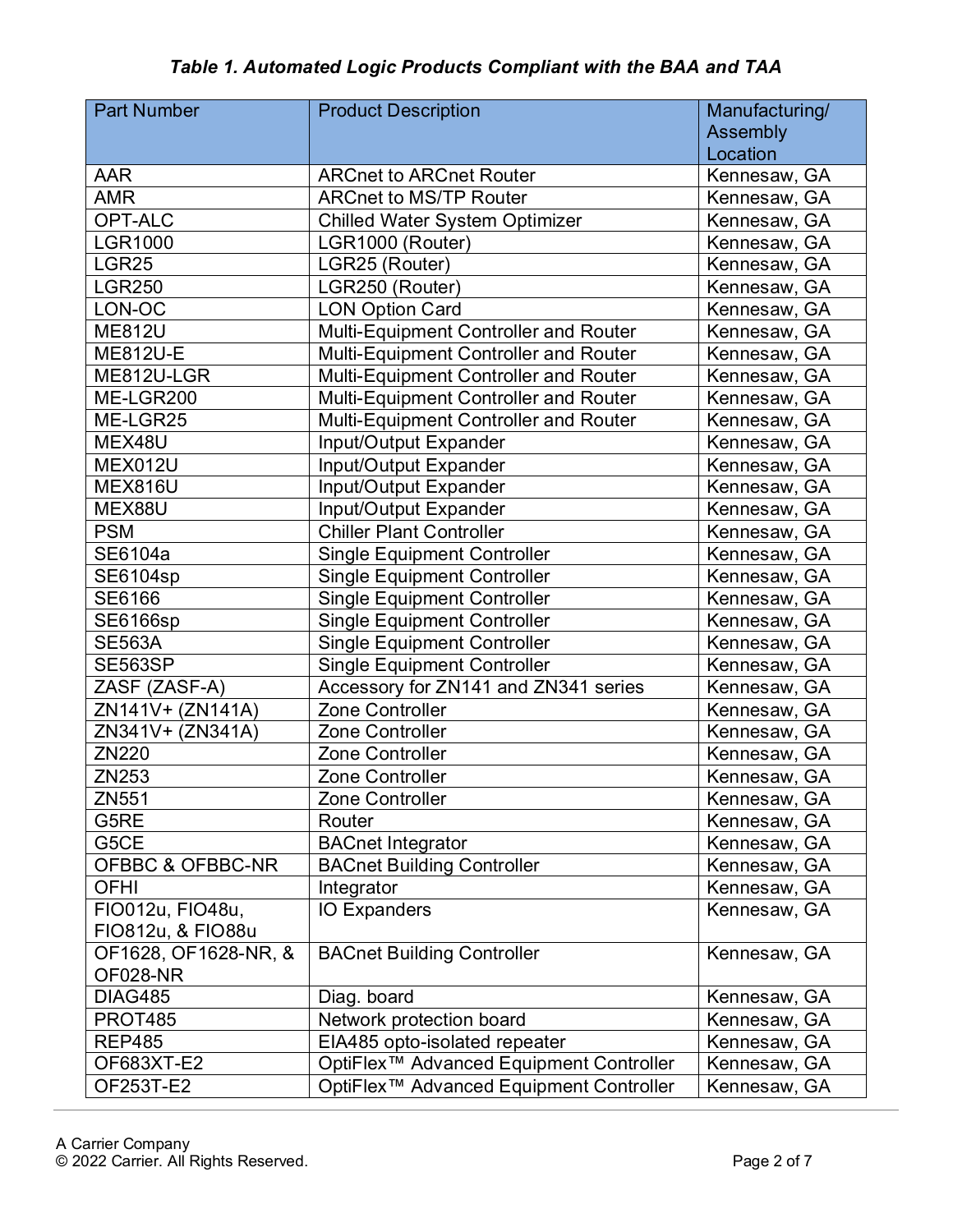| OF561T-E2           | OptiFlex <sup>™</sup> Advanced Equipment Controller                  | Kennesaw, GA |
|---------------------|----------------------------------------------------------------------|--------------|
| OF683T-E2           | OptiFlex <sup>™</sup> Advanced Equipment Controller                  | Kennesaw, GA |
| OF253A-E2           | OptiFlex <sup>™</sup> Advanced Application Controller                | Kennesaw, GA |
| OF561-E2            | OptiFlex <sup>™</sup> Advanced Application Controller                | Kennesaw, GA |
| OF683-E2            | OptiFlex <sup>™</sup> Advanced Application Controller                | Kennesaw, GA |
| WC-A                | <b>WebCTRL Advantage</b>                                             | Kennesaw, GA |
| WC-P                | <b>WebCTRL Premium</b>                                               | Kennesaw, GA |
| Z2050Q-F+CQ-04-A    | OptiPoint™ Smart Valve, Pressure                                     | Danbury, CT  |
|                     | Dependent, 2-way, 1/2". Fail Position: FLP,                          |              |
|                     | CV:1.4, Pre-Address#: 4.                                             |              |
| Z2050Q-F+CQ-05-A    | OptiPoint™ Smart Valve, Pressure                                     | Danbury, CT  |
|                     | Dependent, 2-way, 1/2". Fail Position: FLP,                          |              |
|                     | CV:1.4, Pre-Address#: 5.                                             |              |
| Z2050Q-F+CQK-L-04-A | OptiPoint™ Smart Valve, Pressure                                     | Danbury, CT  |
|                     | Dependent, 2-way, 1/2". Fail Position: Fail                          |              |
|                     | Open, CV:1.4, Pre-Address#: 4.                                       |              |
| Z2050Q-F+CQK-L-05-A | OptiPoint™ Smart Valve, Pressure                                     | Danbury, CT  |
|                     | Dependent, 2-way, 1/2". Fail Position: Fail                          |              |
|                     | Open, CV:1.4, Pre-Address#: 5.                                       |              |
| Z2050Q-F+CQK-R-04-A | OptiPoint™ Smart Valve, Pressure                                     | Danbury, CT  |
|                     | Dependent, 2-way, 1/2". Fail Position: Fail                          |              |
| Z2050Q-F+CQK-R-05-A | Closed, CV:1.4, Pre-Address#: 4.<br>OptiPoint™ Smart Valve, Pressure | Danbury, CT  |
|                     | Dependent, 2-way, 1/2". Fail Position: Fail                          |              |
|                     | Closed, CV:1.4, Pre-Address#: 5.                                     |              |
| Z2050Q-J+CQ-04-A    | OptiPoint™ Smart Valve, Pressure                                     | Danbury, CT  |
|                     | Dependent, 2-way, 1/2". Fail Position: FLP,                          |              |
|                     | CV:5.9, Pre-Address#: 4.                                             |              |
| Z2050Q-J+CQ-05-A    | OptiPoint™ Smart Valve, Pressure                                     | Danbury, CT  |
|                     | Dependent, 2-way, 1/2". Fail Position: FLP,                          |              |
|                     | CV:5.9, Pre-Address#: 5.                                             |              |
| Z2050Q-J+CQK-L-04-A | OptiPoint™ Smart Valve, Pressure                                     | Danbury, CT  |
|                     | Dependent, 2-way, 1/2". Fail Position: Fail                          |              |
|                     | Open, CV:5.9, Pre-Address#: 4.                                       |              |
| Z2050Q-J+CQK-L-05-A | OptiPoint™ Smart Valve, Pressure                                     | Danbury, CT  |
|                     | Dependent, 2-way, 1/2". Fail Position: Fail                          |              |
|                     | Open, CV:5.9, Pre-Address#: 5.                                       |              |
| Z2050Q-J+CQK-R-04-A | OptiPoint™ Smart Valve, Pressure                                     | Danbury, CT  |
|                     | Dependent, 2-way, 1/2". Fail Position: Fail                          |              |
|                     | Closed, CV:5.9, Pre-Address#: 4.                                     |              |
| Z2050Q-J+CQK-R-05-A | OptiPoint™ Smart Valve, Pressure                                     | Danbury, CT  |
|                     | Dependent, 2-way, 1/2". Fail Position: Fail                          |              |
|                     | Closed, CV:5.9, Pre-Address#: 5.                                     |              |
| Z2050QPT-B+CQ-04-A  | OptiPoint™ Smart Valve, Pressure                                     | Danbury, CT  |
|                     | Independent, 2-way, 1/2". Fail Position: FLP,                        |              |
|                     | CV:0.9 GPM, Pre-Address#: 4.                                         |              |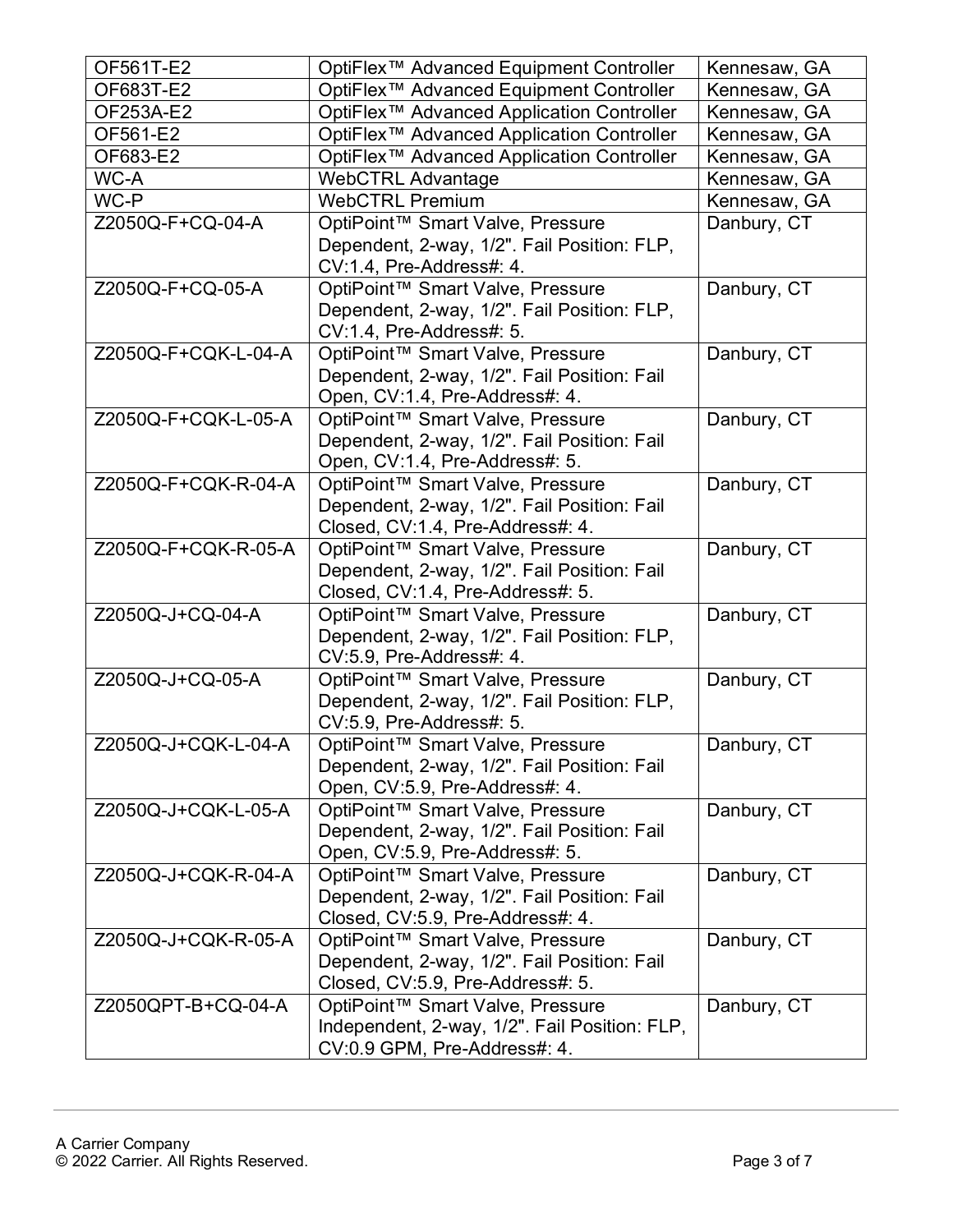| Z2050QPT-B+CQ-05-A | OptiPoint™ Smart Valve, Pressure                                                      | Danbury, CT |
|--------------------|---------------------------------------------------------------------------------------|-------------|
|                    | Independent, 2-way, 1/2". Fail Position: FLP,                                         |             |
|                    | CV:0.9 GPM, Pre-Address#: 5.                                                          |             |
| Z2050QPT-B+CQK-L-  | OptiPoint™ Smart Valve, Pressure                                                      | Danbury, CT |
| $04-A$             | Independent, 2-way, 1/2". Fail Position: Fail                                         |             |
|                    | Open, CV:0.9 GPM, Pre-Address#: 4.                                                    |             |
| Z2050QPT-B+CQK-L-  | OptiPoint™ Smart Valve, Pressure                                                      | Danbury, CT |
| $05-A$             | Independent, 2-way, 1/2". Fail Position: Fail                                         |             |
|                    | Open, CV:0.9 GPM, Pre-Address#: 5.                                                    |             |
| Z2050QPT-B+CQK-R-  | OptiPoint™ Smart Valve, Pressure                                                      | Danbury, CT |
| $04-A$             | Independent, 2-way, 1/2". Fail Position: Fail                                         |             |
|                    | Closed, CV:0.9 GPM, Pre-Address#: 4.                                                  |             |
| Z2050QPT-B+CQK-R-  | OptiPoint™ Smart Valve, Pressure                                                      | Danbury, CT |
| $05-A$             | Independent, 2-way, 1/2". Fail Position: Fail                                         |             |
|                    | Closed, CV:0.9 GPM, Pre-Address#: 5.                                                  |             |
| Z2050QPT-D+CQ-04-A | OptiPoint™ Smart Valve, Pressure                                                      | Danbury, CT |
|                    | Independent, 2-way, 1/2". Fail Position: FLP,                                         |             |
|                    | CV:2.0 GPM, Pre-Address#: 4.                                                          |             |
| Z2050QPT-D+CQ-05-A | OptiPoint™ Smart Valve, Pressure                                                      | Danbury, CT |
|                    | Independent, 2-way, 1/2". Fail Position: FLP,                                         |             |
|                    | CV:2.0 GPM, Pre-Address#: 5.                                                          |             |
| Z2050QPT-D+CQK-L-  | OptiPoint™ Smart Valve, Pressure                                                      | Danbury, CT |
| $04-A$             | Independent, 2-way, 1/2". Fail Position: Fail                                         |             |
|                    | Open, CV:2.0 GPM, Pre-Address#: 4.                                                    |             |
| Z2050QPT-D+CQK-L-  | OptiPoint™ Smart Valve, Pressure                                                      | Danbury, CT |
| $05-A$             | Independent, 2-way, 1/2". Fail Position: Fail                                         |             |
|                    |                                                                                       |             |
|                    | Open, CV:2.0 GPM, Pre-Address#: 5.                                                    |             |
| Z2050QPT-D+CQK-R-  | OptiPoint™ Smart Valve, Pressure                                                      | Danbury, CT |
| $04-A$             | Independent, 2-way, 1/2". Fail Position: Fail                                         |             |
|                    | Closed, CV:2.0 GPM, Pre-Address#: 4.                                                  |             |
| Z2050QPT-D+CQK-R-  | OptiPoint™ Smart Valve, Pressure                                                      | Danbury, CT |
| $05-A$             | Independent, 2-way, 1/2". Fail Position: Fail                                         |             |
|                    | Closed, CV:2.0 GPM, Pre-Address#: 5.                                                  |             |
| Z2050QPT-F+CQ-04-A | OptiPoint™ Smart Valve, Pressure                                                      | Danbury, CT |
|                    | Independent, 2-way, 1/2". Fail Position: FLP,                                         |             |
|                    | CV:4.3 GPM, Pre-Address#: 4.                                                          |             |
| Z2050QPT-F+CQ-05-A | OptiPoint™ Smart Valve, Pressure                                                      | Danbury, CT |
|                    | Independent, 2-way, 1/2". Fail Position: FLP,                                         |             |
| Z2050QPT-F+CQK-L-  | CV:4.3 GPM, Pre-Address#: 5.                                                          |             |
| $04-A$             | OptiPoint™ Smart Valve, Pressure<br>Independent, 2-way, 1/2". Fail Position: Fail     | Danbury, CT |
|                    | Open, CV:4.3 GPM, Pre-Address#: 4.                                                    |             |
| Z2050QPT-F+CQK-L-  | OptiPoint™ Smart Valve, Pressure                                                      | Danbury, CT |
| $05-A$             | Independent, 2-way, 1/2". Fail Position: Fail                                         |             |
|                    | Open, CV:4.3 GPM, Pre-Address#: 5.                                                    |             |
| Z2050QPT-F+CQK-R-  | OptiPoint™ Smart Valve, Pressure                                                      | Danbury, CT |
| $04-A$             | Independent, 2-way, 1/2". Fail Position: Fail<br>Closed, CV:4.3 GPM, Pre-Address#: 4. |             |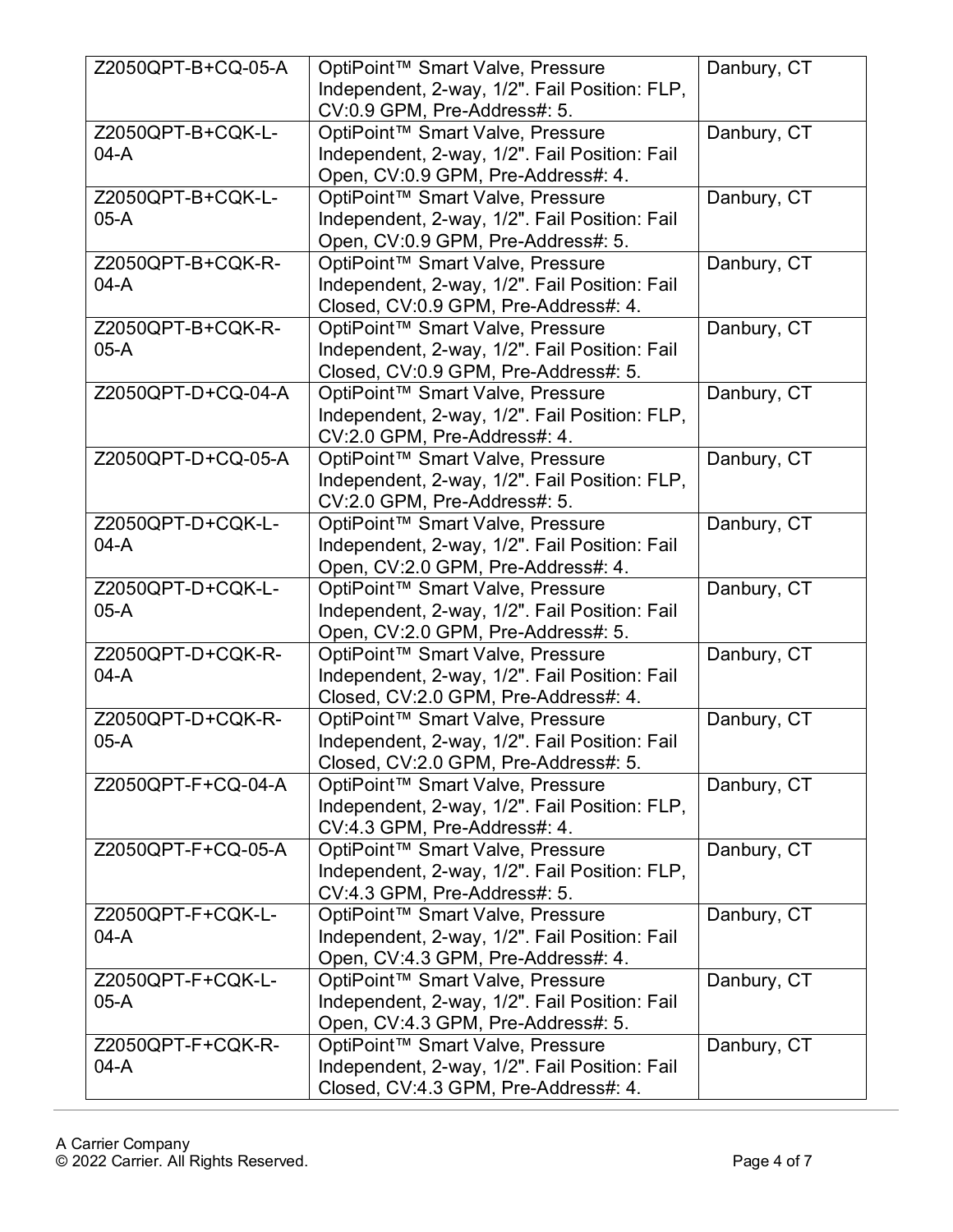| Z2050QPT-F+CQK-R-   | OptiPoint™ Smart Valve, Pressure              | Danbury, CT |
|---------------------|-----------------------------------------------|-------------|
| $05-A$              | Independent, 2-way, 1/2". Fail Position: Fail |             |
|                     | Closed, CV:4.3 GPM, Pre-Address#: 5.          |             |
| Z2075Q-K+CQ-04-A    | OptiPoint™ Smart Valve, Pressure              | Danbury, CT |
|                     | Dependent, 2-way, 3/4". Fail Position: FLP,   |             |
|                     | CV:9.8, Pre-Address#: 4.                      |             |
| Z2075Q-K+CQ-05-A    | OptiPoint™ Smart Valve, Pressure              | Danbury, CT |
|                     | Dependent, 2-way, 3/4". Fail Position: FLP,   |             |
|                     | CV:9.8, Pre-Address#: 5.                      |             |
| Z2075Q-K+CQK-L-04-A | OptiPoint™ Smart Valve, Pressure              | Danbury, CT |
|                     | Dependent, 2-way, 3/4". Fail Position: Fail   |             |
|                     | Open, CV:9.8, Pre-Address#: 4.                |             |
| Z2075Q-K+CQK-L-05-A | OptiPoint™ Smart Valve, Pressure              | Danbury, CT |
|                     | Dependent, 2-way, 3/4". Fail Position: Fail   |             |
|                     | Open, CV:9.8, Pre-Address#: 5.                |             |
| Z2075Q-K+CQK-R-04-A | OptiPoint™ Smart Valve, Pressure              | Danbury, CT |
|                     | Dependent, 2-way, 3/4". Fail Position: Fail   |             |
|                     | Closed, CV:9.8, Pre-Address#: 4.              |             |
| Z2075Q-K+CQK-R-05-A | OptiPoint™ Smart Valve, Pressure              | Danbury, CT |
|                     | Dependent, 2-way, 3/4". Fail Position: Fail   |             |
|                     | Closed, CV:9.8, Pre-Address#: 5.              |             |
| Z2075QPT-G+CQ-04-A  | OptiPoint™ Smart Valve, Pressure              | Danbury, CT |
|                     | Independent, 2-way, 3/4". Fail Position: FLP, |             |
|                     | CV:9.0 GPM, Pre-Address#: 4.                  |             |
| Z2075QPT-G+CQ-05-A  | OptiPoint™ Smart Valve, Pressure              | Danbury, CT |
|                     | Independent, 2-way, 3/4". Fail Position: FLP, |             |
|                     | CV:9.0 GPM, Pre-Address#: 5.                  |             |
| Z2075QPT-G+CQK-L-   | OptiPoint™ Smart Valve, Pressure              | Danbury, CT |
| $04-A$              | Independent, 2-way, 3/4". Fail Position: Fail |             |
|                     | Open, CV:9.0 GPM, Pre-Address#: 4.            |             |
| Z2075QPT-G+CQK-L-   | OptiPoint™ Smart Valve, Pressure              | Danbury, CT |
| $05-A$              | Independent, 2-way, 3/4". Fail Position: Fail |             |
|                     | Open, CV:9.0 GPM, Pre-Address#: 5.            |             |
| Z2075QPT-G+CQK-R-   | OptiPoint™ Smart Valve, Pressure              | Danbury, CT |
| 04-A                | Independent, 2-way, 3/4". Fail Position: Fail |             |
|                     | Closed, CV:9.0 GPM, Pre-Address#: 4.          |             |
| Z2075QPT-G+CQK-R-   | OptiPoint™ Smart Valve, Pressure              | Danbury, CT |
| $05-A$              | Independent, 2-way, 3/4". Fail Position: Fail |             |
|                     | Closed, CV:9.0 GPM, Pre-Address#: 5.          |             |
| Z3050Q-E+CQ-04-A    | OptiPoint™ Smart Valve, Pressure              | Danbury, CT |
|                     | Dependent, 3-way, 1/2". Fail Position: FLP,   |             |
|                     | CV:1, Pre-Address#: 4.                        |             |
| Z3050Q-E+CQ-05-A    | OptiPoint™ Smart Valve, Pressure              | Danbury, CT |
|                     | Dependent, 3-way, 1/2". Fail Position: FLP,   |             |
|                     | CV:1, Pre-Address#: 5.                        |             |
| Z3050Q-E+CQK-L-04-A | OptiPoint™ Smart Valve, Pressure              | Danbury, CT |
|                     | Dependent, 3-way, 1/2". Fail Position: Fail   |             |
|                     | Open, CV:1, Pre-Address#: 4.                  |             |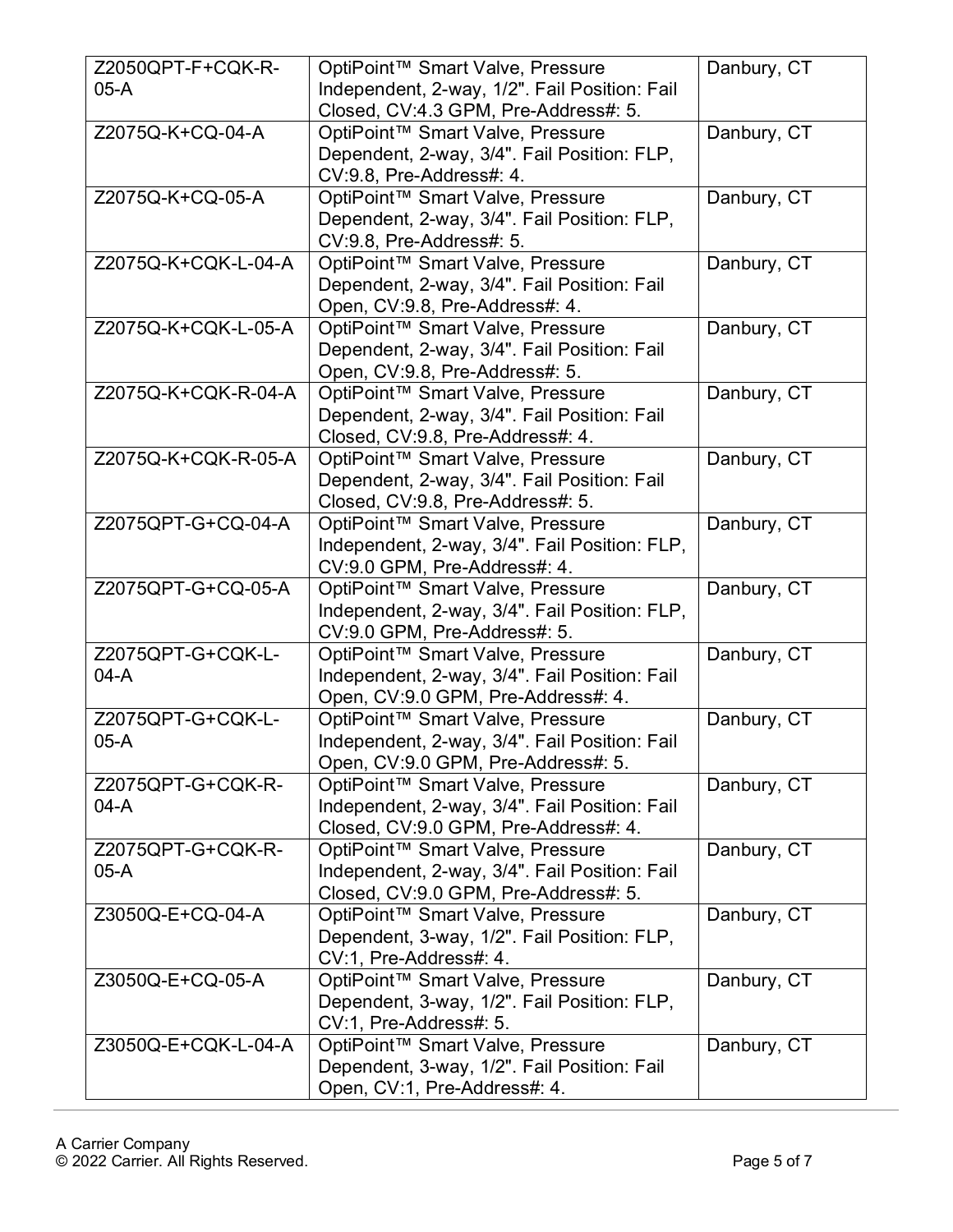| Danbury, CT<br>Z3050Q-E+CQK-L-05-A<br>OptiPoint™ Smart Valve, Pressure<br>Dependent, 3-way, 1/2". Fail Position: Fail<br>Open, CV:1, Pre-Address#: 5.<br>Danbury, CT<br>Z3050Q-E+CQK-R-04-A<br>OptiPoint™ Smart Valve, Pressure<br>Dependent, 3-way, 1/2". Fail Position: Fail<br>Closed, CV:1, Pre-Address#: 4.<br>Danbury, CT<br>Z3050Q-E+CQK-R-05-A<br>OptiPoint™ Smart Valve, Pressure<br>Dependent, 3-way, 1/2". Fail Position: Fail<br>Closed, CV:1, Pre-Address#: 5.<br>Z3050Q-H+CQ-04-A<br>OptiPoint™ Smart Valve, Pressure<br>Danbury, CT<br>Dependent, 3-way, 1/2". Fail Position: FLP,<br>CV:2.7, Pre-Address#: 4.<br>Z3050Q-H+CQ-05-A<br>Danbury, CT<br>OptiPoint™ Smart Valve, Pressure<br>Dependent, 3-way, 1/2". Fail Position: FLP,<br>CV:2.7, Pre-Address#: 5.<br>Z3050Q-H+CQK-L-04-A<br>Danbury, CT<br>OptiPoint™ Smart Valve, Pressure<br>Dependent, 3-way, 1/2". Fail Position: Fail<br>Open, CV:2.7, Pre-Address#: 4.<br>Z3050Q-H+CQK-L-05-A<br>Danbury, CT<br>OptiPoint™ Smart Valve, Pressure<br>Dependent, 3-way, 1/2". Fail Position: Fail<br>Open, CV:2.7, Pre-Address#: 5.<br>OptiPoint™ Smart Valve, Pressure<br>Danbury, CT<br>Z3050Q-H+CQK-R-04-A<br>Dependent, 3-way, 1/2". Fail Position: Fail<br>Closed, CV:2.7, Pre-Address#: 4.<br>Z3050Q-H+CQK-R-05-A<br>Danbury, CT<br>OptiPoint™ Smart Valve, Pressure<br>Dependent, 3-way, 1/2". Fail Position: Fail<br>Closed, CV:2.7, Pre-Address#: 5.<br>OptiPoint™ Smart Valve, Pressure<br>Danbury, CT<br>Z3075Q-J+CQ-04-A<br>Dependent, 3-way, 3/4". Fail Position: FLP,<br>CV:4.6, Pre-Address#: 4.<br>Z3075Q-J+CQ-05-A<br>OptiPoint™ Smart Valve, Pressure<br>Danbury, CT<br>Dependent, 3-way, 3/4". Fail Position: FLP,<br>CV:4.6, Pre-Address#: 5.<br>Z3075Q-J+CQK-L-04-A<br>OptiPoint™ Smart Valve, Pressure<br>Danbury, CT<br>Dependent, 3-way, 3/4". Fail Position: Fail<br>Open, CV:4.6, Pre-Address#: 4.<br>Z3075Q-J+CQK-L-05-A<br>OptiPoint™ Smart Valve, Pressure<br>Danbury, CT<br>Dependent, 3-way, 3/4". Fail Position: Fail<br>Open, CV:4.6, Pre-Address#: 5.<br>Z3075Q-J+CQK-R-04-A<br>OptiPoint™ Smart Valve, Pressure<br>Danbury, CT<br>Dependent, 3-way, 3/4". Fail Position: Fail |                                  |  |
|------------------------------------------------------------------------------------------------------------------------------------------------------------------------------------------------------------------------------------------------------------------------------------------------------------------------------------------------------------------------------------------------------------------------------------------------------------------------------------------------------------------------------------------------------------------------------------------------------------------------------------------------------------------------------------------------------------------------------------------------------------------------------------------------------------------------------------------------------------------------------------------------------------------------------------------------------------------------------------------------------------------------------------------------------------------------------------------------------------------------------------------------------------------------------------------------------------------------------------------------------------------------------------------------------------------------------------------------------------------------------------------------------------------------------------------------------------------------------------------------------------------------------------------------------------------------------------------------------------------------------------------------------------------------------------------------------------------------------------------------------------------------------------------------------------------------------------------------------------------------------------------------------------------------------------------------------------------------------------------------------------------------------------------------------------------------------------------------------------------------------------------------------------------------------------|----------------------------------|--|
|                                                                                                                                                                                                                                                                                                                                                                                                                                                                                                                                                                                                                                                                                                                                                                                                                                                                                                                                                                                                                                                                                                                                                                                                                                                                                                                                                                                                                                                                                                                                                                                                                                                                                                                                                                                                                                                                                                                                                                                                                                                                                                                                                                                    |                                  |  |
|                                                                                                                                                                                                                                                                                                                                                                                                                                                                                                                                                                                                                                                                                                                                                                                                                                                                                                                                                                                                                                                                                                                                                                                                                                                                                                                                                                                                                                                                                                                                                                                                                                                                                                                                                                                                                                                                                                                                                                                                                                                                                                                                                                                    |                                  |  |
|                                                                                                                                                                                                                                                                                                                                                                                                                                                                                                                                                                                                                                                                                                                                                                                                                                                                                                                                                                                                                                                                                                                                                                                                                                                                                                                                                                                                                                                                                                                                                                                                                                                                                                                                                                                                                                                                                                                                                                                                                                                                                                                                                                                    |                                  |  |
|                                                                                                                                                                                                                                                                                                                                                                                                                                                                                                                                                                                                                                                                                                                                                                                                                                                                                                                                                                                                                                                                                                                                                                                                                                                                                                                                                                                                                                                                                                                                                                                                                                                                                                                                                                                                                                                                                                                                                                                                                                                                                                                                                                                    |                                  |  |
|                                                                                                                                                                                                                                                                                                                                                                                                                                                                                                                                                                                                                                                                                                                                                                                                                                                                                                                                                                                                                                                                                                                                                                                                                                                                                                                                                                                                                                                                                                                                                                                                                                                                                                                                                                                                                                                                                                                                                                                                                                                                                                                                                                                    |                                  |  |
|                                                                                                                                                                                                                                                                                                                                                                                                                                                                                                                                                                                                                                                                                                                                                                                                                                                                                                                                                                                                                                                                                                                                                                                                                                                                                                                                                                                                                                                                                                                                                                                                                                                                                                                                                                                                                                                                                                                                                                                                                                                                                                                                                                                    |                                  |  |
|                                                                                                                                                                                                                                                                                                                                                                                                                                                                                                                                                                                                                                                                                                                                                                                                                                                                                                                                                                                                                                                                                                                                                                                                                                                                                                                                                                                                                                                                                                                                                                                                                                                                                                                                                                                                                                                                                                                                                                                                                                                                                                                                                                                    |                                  |  |
|                                                                                                                                                                                                                                                                                                                                                                                                                                                                                                                                                                                                                                                                                                                                                                                                                                                                                                                                                                                                                                                                                                                                                                                                                                                                                                                                                                                                                                                                                                                                                                                                                                                                                                                                                                                                                                                                                                                                                                                                                                                                                                                                                                                    |                                  |  |
|                                                                                                                                                                                                                                                                                                                                                                                                                                                                                                                                                                                                                                                                                                                                                                                                                                                                                                                                                                                                                                                                                                                                                                                                                                                                                                                                                                                                                                                                                                                                                                                                                                                                                                                                                                                                                                                                                                                                                                                                                                                                                                                                                                                    |                                  |  |
|                                                                                                                                                                                                                                                                                                                                                                                                                                                                                                                                                                                                                                                                                                                                                                                                                                                                                                                                                                                                                                                                                                                                                                                                                                                                                                                                                                                                                                                                                                                                                                                                                                                                                                                                                                                                                                                                                                                                                                                                                                                                                                                                                                                    |                                  |  |
|                                                                                                                                                                                                                                                                                                                                                                                                                                                                                                                                                                                                                                                                                                                                                                                                                                                                                                                                                                                                                                                                                                                                                                                                                                                                                                                                                                                                                                                                                                                                                                                                                                                                                                                                                                                                                                                                                                                                                                                                                                                                                                                                                                                    |                                  |  |
|                                                                                                                                                                                                                                                                                                                                                                                                                                                                                                                                                                                                                                                                                                                                                                                                                                                                                                                                                                                                                                                                                                                                                                                                                                                                                                                                                                                                                                                                                                                                                                                                                                                                                                                                                                                                                                                                                                                                                                                                                                                                                                                                                                                    |                                  |  |
|                                                                                                                                                                                                                                                                                                                                                                                                                                                                                                                                                                                                                                                                                                                                                                                                                                                                                                                                                                                                                                                                                                                                                                                                                                                                                                                                                                                                                                                                                                                                                                                                                                                                                                                                                                                                                                                                                                                                                                                                                                                                                                                                                                                    |                                  |  |
|                                                                                                                                                                                                                                                                                                                                                                                                                                                                                                                                                                                                                                                                                                                                                                                                                                                                                                                                                                                                                                                                                                                                                                                                                                                                                                                                                                                                                                                                                                                                                                                                                                                                                                                                                                                                                                                                                                                                                                                                                                                                                                                                                                                    |                                  |  |
|                                                                                                                                                                                                                                                                                                                                                                                                                                                                                                                                                                                                                                                                                                                                                                                                                                                                                                                                                                                                                                                                                                                                                                                                                                                                                                                                                                                                                                                                                                                                                                                                                                                                                                                                                                                                                                                                                                                                                                                                                                                                                                                                                                                    |                                  |  |
|                                                                                                                                                                                                                                                                                                                                                                                                                                                                                                                                                                                                                                                                                                                                                                                                                                                                                                                                                                                                                                                                                                                                                                                                                                                                                                                                                                                                                                                                                                                                                                                                                                                                                                                                                                                                                                                                                                                                                                                                                                                                                                                                                                                    |                                  |  |
|                                                                                                                                                                                                                                                                                                                                                                                                                                                                                                                                                                                                                                                                                                                                                                                                                                                                                                                                                                                                                                                                                                                                                                                                                                                                                                                                                                                                                                                                                                                                                                                                                                                                                                                                                                                                                                                                                                                                                                                                                                                                                                                                                                                    |                                  |  |
|                                                                                                                                                                                                                                                                                                                                                                                                                                                                                                                                                                                                                                                                                                                                                                                                                                                                                                                                                                                                                                                                                                                                                                                                                                                                                                                                                                                                                                                                                                                                                                                                                                                                                                                                                                                                                                                                                                                                                                                                                                                                                                                                                                                    |                                  |  |
|                                                                                                                                                                                                                                                                                                                                                                                                                                                                                                                                                                                                                                                                                                                                                                                                                                                                                                                                                                                                                                                                                                                                                                                                                                                                                                                                                                                                                                                                                                                                                                                                                                                                                                                                                                                                                                                                                                                                                                                                                                                                                                                                                                                    |                                  |  |
|                                                                                                                                                                                                                                                                                                                                                                                                                                                                                                                                                                                                                                                                                                                                                                                                                                                                                                                                                                                                                                                                                                                                                                                                                                                                                                                                                                                                                                                                                                                                                                                                                                                                                                                                                                                                                                                                                                                                                                                                                                                                                                                                                                                    |                                  |  |
|                                                                                                                                                                                                                                                                                                                                                                                                                                                                                                                                                                                                                                                                                                                                                                                                                                                                                                                                                                                                                                                                                                                                                                                                                                                                                                                                                                                                                                                                                                                                                                                                                                                                                                                                                                                                                                                                                                                                                                                                                                                                                                                                                                                    |                                  |  |
|                                                                                                                                                                                                                                                                                                                                                                                                                                                                                                                                                                                                                                                                                                                                                                                                                                                                                                                                                                                                                                                                                                                                                                                                                                                                                                                                                                                                                                                                                                                                                                                                                                                                                                                                                                                                                                                                                                                                                                                                                                                                                                                                                                                    |                                  |  |
|                                                                                                                                                                                                                                                                                                                                                                                                                                                                                                                                                                                                                                                                                                                                                                                                                                                                                                                                                                                                                                                                                                                                                                                                                                                                                                                                                                                                                                                                                                                                                                                                                                                                                                                                                                                                                                                                                                                                                                                                                                                                                                                                                                                    |                                  |  |
|                                                                                                                                                                                                                                                                                                                                                                                                                                                                                                                                                                                                                                                                                                                                                                                                                                                                                                                                                                                                                                                                                                                                                                                                                                                                                                                                                                                                                                                                                                                                                                                                                                                                                                                                                                                                                                                                                                                                                                                                                                                                                                                                                                                    |                                  |  |
|                                                                                                                                                                                                                                                                                                                                                                                                                                                                                                                                                                                                                                                                                                                                                                                                                                                                                                                                                                                                                                                                                                                                                                                                                                                                                                                                                                                                                                                                                                                                                                                                                                                                                                                                                                                                                                                                                                                                                                                                                                                                                                                                                                                    |                                  |  |
|                                                                                                                                                                                                                                                                                                                                                                                                                                                                                                                                                                                                                                                                                                                                                                                                                                                                                                                                                                                                                                                                                                                                                                                                                                                                                                                                                                                                                                                                                                                                                                                                                                                                                                                                                                                                                                                                                                                                                                                                                                                                                                                                                                                    |                                  |  |
|                                                                                                                                                                                                                                                                                                                                                                                                                                                                                                                                                                                                                                                                                                                                                                                                                                                                                                                                                                                                                                                                                                                                                                                                                                                                                                                                                                                                                                                                                                                                                                                                                                                                                                                                                                                                                                                                                                                                                                                                                                                                                                                                                                                    |                                  |  |
|                                                                                                                                                                                                                                                                                                                                                                                                                                                                                                                                                                                                                                                                                                                                                                                                                                                                                                                                                                                                                                                                                                                                                                                                                                                                                                                                                                                                                                                                                                                                                                                                                                                                                                                                                                                                                                                                                                                                                                                                                                                                                                                                                                                    |                                  |  |
|                                                                                                                                                                                                                                                                                                                                                                                                                                                                                                                                                                                                                                                                                                                                                                                                                                                                                                                                                                                                                                                                                                                                                                                                                                                                                                                                                                                                                                                                                                                                                                                                                                                                                                                                                                                                                                                                                                                                                                                                                                                                                                                                                                                    |                                  |  |
|                                                                                                                                                                                                                                                                                                                                                                                                                                                                                                                                                                                                                                                                                                                                                                                                                                                                                                                                                                                                                                                                                                                                                                                                                                                                                                                                                                                                                                                                                                                                                                                                                                                                                                                                                                                                                                                                                                                                                                                                                                                                                                                                                                                    |                                  |  |
|                                                                                                                                                                                                                                                                                                                                                                                                                                                                                                                                                                                                                                                                                                                                                                                                                                                                                                                                                                                                                                                                                                                                                                                                                                                                                                                                                                                                                                                                                                                                                                                                                                                                                                                                                                                                                                                                                                                                                                                                                                                                                                                                                                                    |                                  |  |
|                                                                                                                                                                                                                                                                                                                                                                                                                                                                                                                                                                                                                                                                                                                                                                                                                                                                                                                                                                                                                                                                                                                                                                                                                                                                                                                                                                                                                                                                                                                                                                                                                                                                                                                                                                                                                                                                                                                                                                                                                                                                                                                                                                                    |                                  |  |
|                                                                                                                                                                                                                                                                                                                                                                                                                                                                                                                                                                                                                                                                                                                                                                                                                                                                                                                                                                                                                                                                                                                                                                                                                                                                                                                                                                                                                                                                                                                                                                                                                                                                                                                                                                                                                                                                                                                                                                                                                                                                                                                                                                                    |                                  |  |
|                                                                                                                                                                                                                                                                                                                                                                                                                                                                                                                                                                                                                                                                                                                                                                                                                                                                                                                                                                                                                                                                                                                                                                                                                                                                                                                                                                                                                                                                                                                                                                                                                                                                                                                                                                                                                                                                                                                                                                                                                                                                                                                                                                                    |                                  |  |
|                                                                                                                                                                                                                                                                                                                                                                                                                                                                                                                                                                                                                                                                                                                                                                                                                                                                                                                                                                                                                                                                                                                                                                                                                                                                                                                                                                                                                                                                                                                                                                                                                                                                                                                                                                                                                                                                                                                                                                                                                                                                                                                                                                                    |                                  |  |
|                                                                                                                                                                                                                                                                                                                                                                                                                                                                                                                                                                                                                                                                                                                                                                                                                                                                                                                                                                                                                                                                                                                                                                                                                                                                                                                                                                                                                                                                                                                                                                                                                                                                                                                                                                                                                                                                                                                                                                                                                                                                                                                                                                                    |                                  |  |
|                                                                                                                                                                                                                                                                                                                                                                                                                                                                                                                                                                                                                                                                                                                                                                                                                                                                                                                                                                                                                                                                                                                                                                                                                                                                                                                                                                                                                                                                                                                                                                                                                                                                                                                                                                                                                                                                                                                                                                                                                                                                                                                                                                                    |                                  |  |
|                                                                                                                                                                                                                                                                                                                                                                                                                                                                                                                                                                                                                                                                                                                                                                                                                                                                                                                                                                                                                                                                                                                                                                                                                                                                                                                                                                                                                                                                                                                                                                                                                                                                                                                                                                                                                                                                                                                                                                                                                                                                                                                                                                                    |                                  |  |
|                                                                                                                                                                                                                                                                                                                                                                                                                                                                                                                                                                                                                                                                                                                                                                                                                                                                                                                                                                                                                                                                                                                                                                                                                                                                                                                                                                                                                                                                                                                                                                                                                                                                                                                                                                                                                                                                                                                                                                                                                                                                                                                                                                                    |                                  |  |
|                                                                                                                                                                                                                                                                                                                                                                                                                                                                                                                                                                                                                                                                                                                                                                                                                                                                                                                                                                                                                                                                                                                                                                                                                                                                                                                                                                                                                                                                                                                                                                                                                                                                                                                                                                                                                                                                                                                                                                                                                                                                                                                                                                                    |                                  |  |
|                                                                                                                                                                                                                                                                                                                                                                                                                                                                                                                                                                                                                                                                                                                                                                                                                                                                                                                                                                                                                                                                                                                                                                                                                                                                                                                                                                                                                                                                                                                                                                                                                                                                                                                                                                                                                                                                                                                                                                                                                                                                                                                                                                                    |                                  |  |
|                                                                                                                                                                                                                                                                                                                                                                                                                                                                                                                                                                                                                                                                                                                                                                                                                                                                                                                                                                                                                                                                                                                                                                                                                                                                                                                                                                                                                                                                                                                                                                                                                                                                                                                                                                                                                                                                                                                                                                                                                                                                                                                                                                                    |                                  |  |
|                                                                                                                                                                                                                                                                                                                                                                                                                                                                                                                                                                                                                                                                                                                                                                                                                                                                                                                                                                                                                                                                                                                                                                                                                                                                                                                                                                                                                                                                                                                                                                                                                                                                                                                                                                                                                                                                                                                                                                                                                                                                                                                                                                                    |                                  |  |
|                                                                                                                                                                                                                                                                                                                                                                                                                                                                                                                                                                                                                                                                                                                                                                                                                                                                                                                                                                                                                                                                                                                                                                                                                                                                                                                                                                                                                                                                                                                                                                                                                                                                                                                                                                                                                                                                                                                                                                                                                                                                                                                                                                                    | Closed, CV:4.6, Pre-Address#: 4. |  |
| OptiPoint™ Smart Valve, Pressure<br>Z3075Q-J+CQK-R-05-A<br>Danbury, CT                                                                                                                                                                                                                                                                                                                                                                                                                                                                                                                                                                                                                                                                                                                                                                                                                                                                                                                                                                                                                                                                                                                                                                                                                                                                                                                                                                                                                                                                                                                                                                                                                                                                                                                                                                                                                                                                                                                                                                                                                                                                                                             |                                  |  |
| Dependent, 3-way, 3/4". Fail Position: Fail                                                                                                                                                                                                                                                                                                                                                                                                                                                                                                                                                                                                                                                                                                                                                                                                                                                                                                                                                                                                                                                                                                                                                                                                                                                                                                                                                                                                                                                                                                                                                                                                                                                                                                                                                                                                                                                                                                                                                                                                                                                                                                                                        |                                  |  |
| Closed, CV:4.6, Pre-Address#: 5.                                                                                                                                                                                                                                                                                                                                                                                                                                                                                                                                                                                                                                                                                                                                                                                                                                                                                                                                                                                                                                                                                                                                                                                                                                                                                                                                                                                                                                                                                                                                                                                                                                                                                                                                                                                                                                                                                                                                                                                                                                                                                                                                                   |                                  |  |